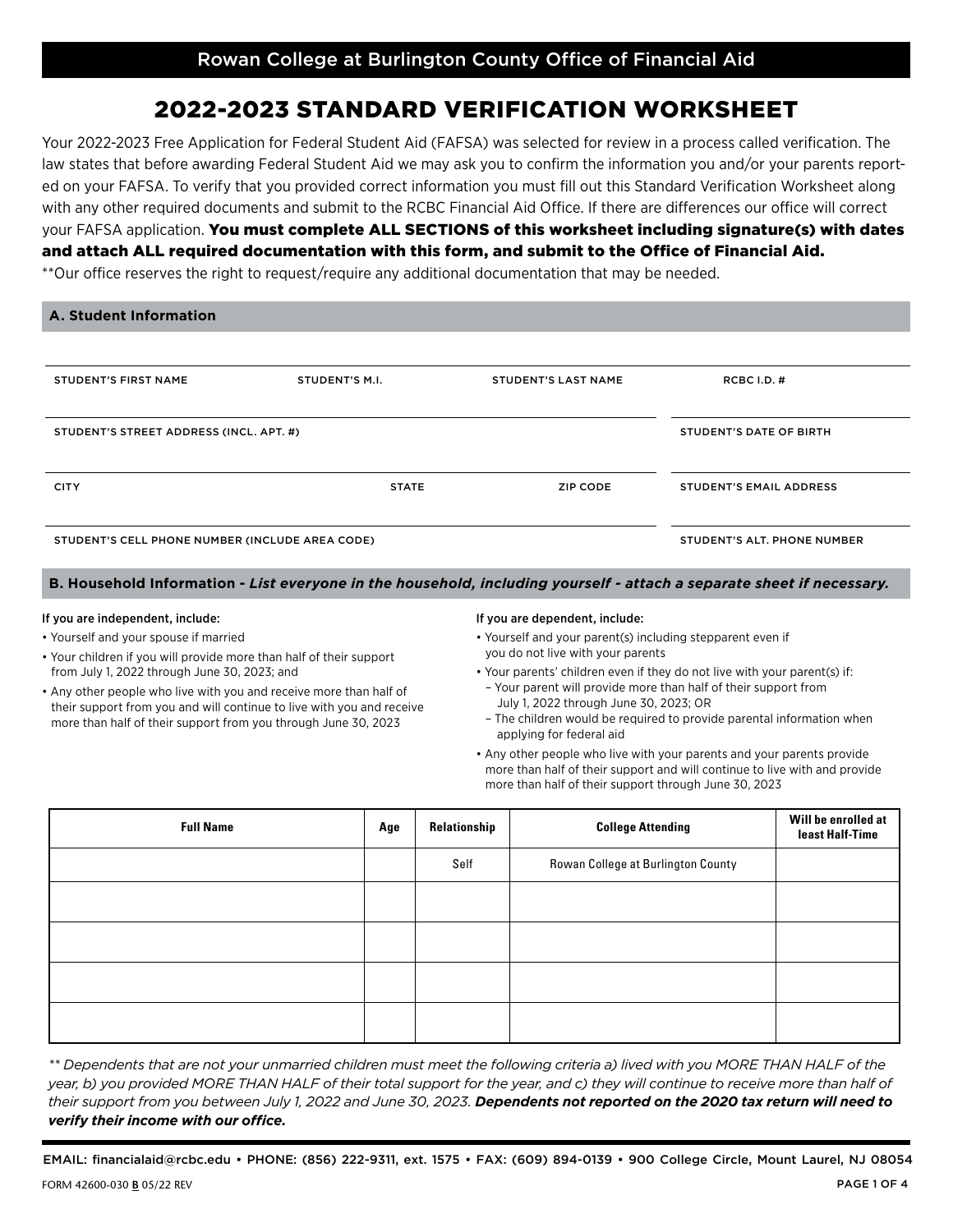## **C. Tax Forms and Income Information:**

## **STUDENT / SPOUSE (ALL STUDENTS MUST COMPLETE THIS SECTION – CHECK ONLY ONE BOX IN THIS SECTION)**

## **A. 2020 Federal Tax Filers:** *(check one box only)*

- I did file taxes in 2020 and IRS data was successfully imported with the IRS Data Retrieval Tool
- □ I did file taxes in 2020 and did not use the IRS Data Retrieval Tool. Schools are no longer permitted to use IRS 1040 tax forms for verification review. *TAX RETURN TRANSCRIPTS MUST BE SUBMITTED! You can obtain your Tax Return Transcript by going online to IRS.gov.* All documents below are required:
	- Copies of 2020 Tax Return Transcript or Foreign Tax Return for student and spouse (if married).
	- Copies of 2020 W-2 forms for student and spouse (if married).

## **2020 Federal Non-Tax Filers:**

According to the Internal Revenue Service, you were required to file a federal tax return in 2020 if you meet any of the following conditions. *There are other situations that require you to file a tax return. To find out more refer to IRS Publication 501.* If you have not filed a Federal Tax Return as required, you MUST do so prior to submitting paperwork for verification.

| <b>Filing Status:</b>            | AND at the end of 2019 you were*                   | You MUST file a return if your gross income<br>was at least |
|----------------------------------|----------------------------------------------------|-------------------------------------------------------------|
| Single                           | Under 65                                           | \$12,400                                                    |
|                                  | 65 years or older (if born before January 2, 1955) | \$14,050                                                    |
| <b>Head of Household</b>         | Under 65                                           | \$18,650                                                    |
|                                  | 65 years or older (if born before January 2, 1955) | \$20,300                                                    |
| <b>Married filing Jointly</b>    | Under 65 - both spouses                            | \$24,800                                                    |
|                                  | 65 or older one spouse                             | \$26,100                                                    |
|                                  | 65 or older both spouses                           | \$27,400                                                    |
| <b>Married filing Separately</b> | Any age                                            | \$5.00                                                      |
|                                  | Under 65                                           | \$24,800                                                    |
| Qualifying Widow(er)             | 65 years or older (if born before January 2, 1955) | \$26,100                                                    |

## □ I did not work and had NO INCOME during all of 2020. ALL documents below are required:

• A Verification of Non-Filing Letter from the IRS is required from independent students

## □ I did work and I HAD INCOME during 2020. However, I am not required to file a tax return. ALL documents below are required:

- A Verification of Non-Filing Letter from the IRS is required.
- Copies of 2020 W-2 forms for student and spouse (if married).
- Fill out the chart below and list all earned income you and your spouse (if married) received in 2020. Add an additional sheet if necessary.

| <b>EMPLOYER'S NAME</b>           | <b>2020 AMOUNT EARNED</b> | W-2 PROVIDED? | <b>STUDENT SPOUSE</b> |
|----------------------------------|---------------------------|---------------|-----------------------|
| <b>Example: Suzy's Auto Body</b> | \$2000.00                 | Yes           | <b>Student</b>        |
|                                  |                           |               |                       |
|                                  |                           |               |                       |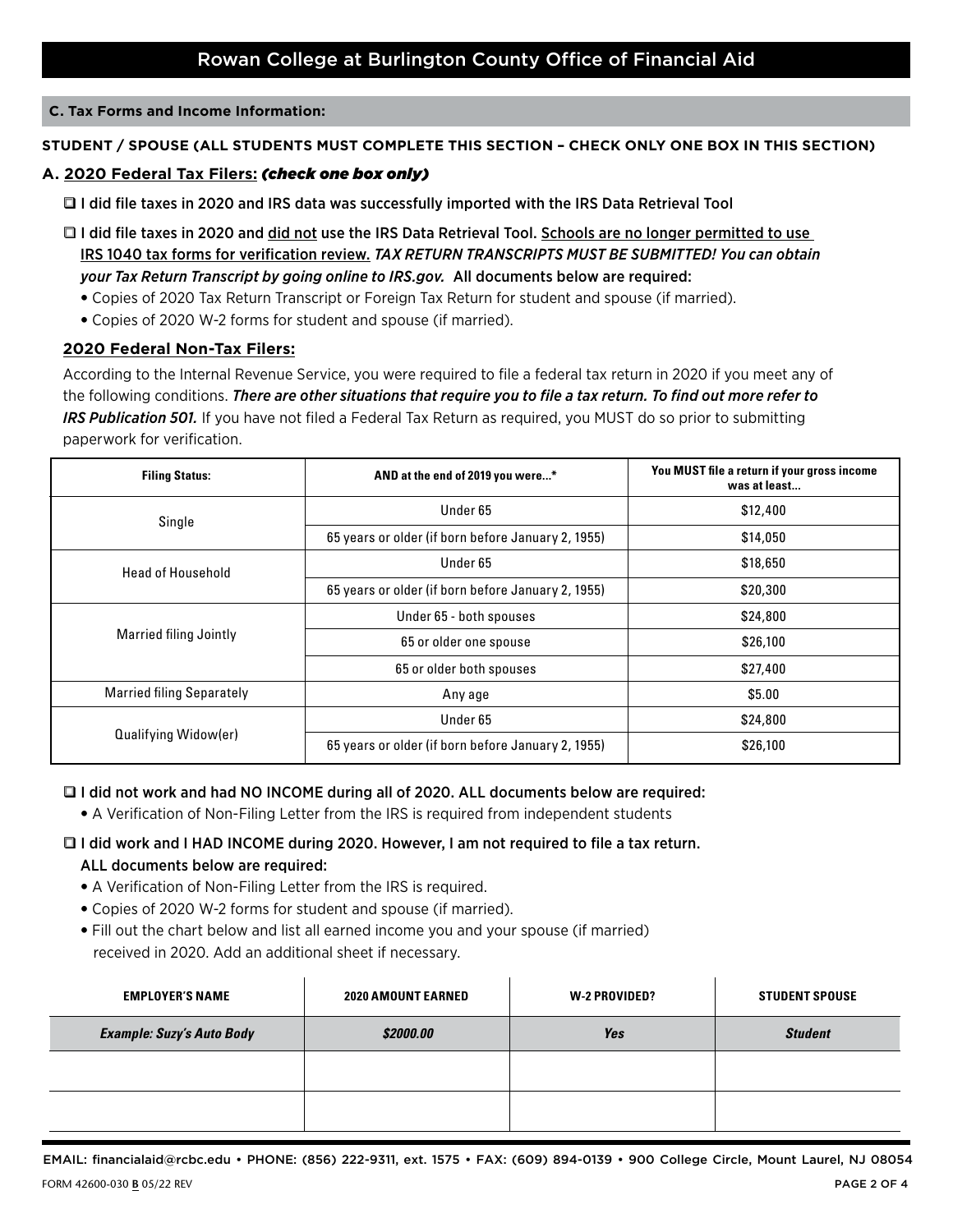## Rowan College at Burlington County Office of Financial Aid

## **PARENT(S) / DEPENDENT STUDENTS MUST COMPLETE THIS SECTION – CHECK ONLY ONE BOX IN THIS SECTION**

## **B. 2020 Federal Tax Filers:** *(check one box only)*

■ I did file taxes in 2020 and IRS data was successfully imported with the IRS Data Retrieval Tool

- □ I did file taxes in 2020 and did not use the IRS Data Retrieval Tool. Schools are no longer permitted to use IRS 1040 tax forms for verification review. *TAX RETURN TRANSCRIPTS MUST BE SUBMITTED! You can obtain your Tax Return Transcript by going online to IRS.gov.* All documents below are required:
	- Copies of 2020 Tax Return Transcript or Foreign Tax Return for student and spouse (if married).
	- Copies of 2020 W-2 forms for student and spouse (if married).

## **2020 Federal Non-Tax Filers:**

According to the Internal Revenue Service, you were required to file a federal tax return in 2020 if you meet any of the following conditions. *There are other situations that require you to file a tax return. To find out more refer to IRS Publication 501.* If you have not filed a Federal Tax Return as required, you MUST do so prior to submitting paperwork for verification.

| <b>Filing Status:</b>            | AND at the end of 2019 you were*                   | You MUST file a return if your gross income<br>was at least |
|----------------------------------|----------------------------------------------------|-------------------------------------------------------------|
| Single                           | Under 65                                           | \$12,400                                                    |
|                                  | 65 years or older (if born before January 2, 1955) | \$14,050                                                    |
| <b>Head of Household</b>         | Under 65                                           | \$18,650                                                    |
|                                  | 65 years or older (if born before January 2, 1955) | \$20,300                                                    |
| <b>Married filing Jointly</b>    | Under 65 - both spouses                            | \$24,800                                                    |
|                                  | 65 or older one spouse                             | \$26,100                                                    |
|                                  | 65 or older both spouses                           | \$27,400                                                    |
| <b>Married filing Separately</b> | Any age                                            | \$5.00                                                      |
| Qualifying Widow(er)             | Under 65                                           | \$24,800                                                    |
|                                  | 65 years or older (if born before January 2, 1955) | \$26,100                                                    |

## □ I did not work and had NO INCOME during all of 2020. ALL documents below are required:

• A Verification of Non-Filing Letter from the IRS is required from independent students

## □ I did work and I HAD INCOME during 2020. However, I am not required to file a tax return. ALL documents below are required:

- A Verification of Non-Filing Letter from the IRS is required.
- Copies of 2020 W-2 forms for student and spouse (if married).
- Fill out the chart below and list all earned income you and your spouse (if married) received in 2020. Add an additional sheet if necessary.

| <b>EMPLOYER'S NAME</b>           | 2020 AMOUNT EARNED | W-2 PROVIDED? | <b>PARENT NAME</b> |
|----------------------------------|--------------------|---------------|--------------------|
| <b>Example: Suzy's Auto Body</b> | \$2000.00          | <b>Yes</b>    | <b>Parent Name</b> |
|                                  |                    |               |                    |
|                                  |                    |               |                    |
|                                  |                    |               |                    |

*Note: If you and your spouse (independent) or you and your parents (dependent) have any rental properties, own businesses, have partnerships, or S-Corporations, our office will require copies of 1040 schedules and supporting documents.*